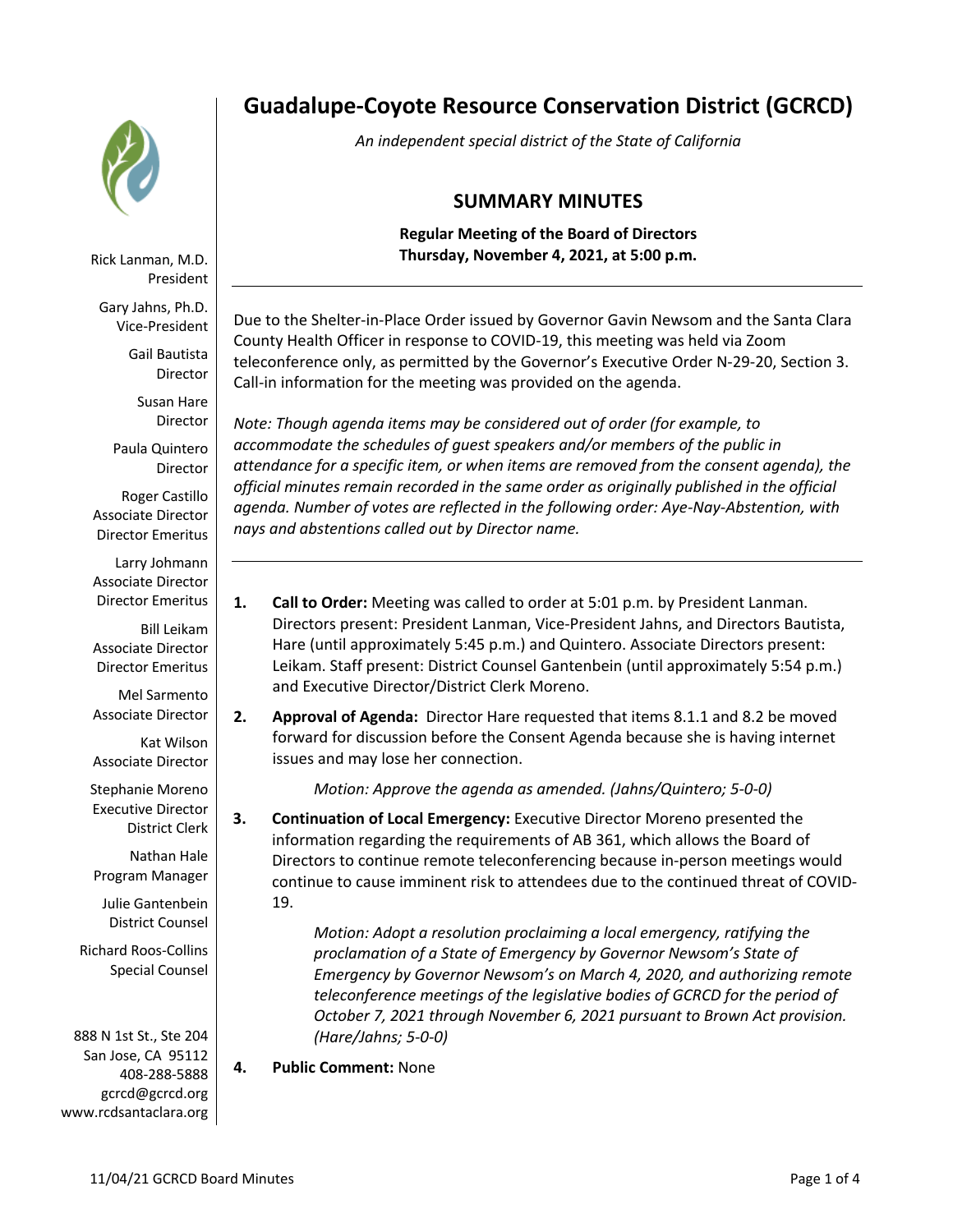**5. Consent Agenda:** Director Jahns asked if there is a connection between Item 5.16 and the recent City of San Jose Planning Commission decision to reject the City staff recommendation to change the land use in Coyote Valley from industrial development to open space and agriculture. Executive Director Moreno responded that although the County and the City do not have overlapping land use authority in Coyote Valley, they have been working collaboratively to preserve agriculture and open space, and that any decision the City makes related to allowable uses in Coyote Valley could potentially cause impacts for landowners within unincorporated areas of the valley. After hearing concerns expressed by members of the Board, she indicated if there were no objections, she would draft a letter to the City Council encouraging support for their staff recommendation.

*Motion: Approve the consent agenda as presented. (Jahns/Quintero; 5-0-0)* 

### **6. Partner Reports**

- 6.1 *USDA-NRCS:* District Conservationist James Booth, Hollister Service Center, reported to the Board on NRCS activities and accomplishments, and indicated NRCS will be accepting applications for their first round of funding for this year's Environmental Quality Incentives Program (EQIP) until December 10, 2021, with a second date in April for EQIP and Conservation Stewardship Program (CSP) applications. NRCA will be placing more emphasis on soil carbon sequestration practices this year and will be implementing a new program to provide funding for groundwater recharging practices by agricultural producers.
- 6.2 *Other Partners:* Roseryn Bhudsabourg reported on the Drought Summit that Valley Water recently held. President Lanman requested a status update on the Anderson Dam and Singleton projects for the next Board meeting.

#### **7. Programs and Projects**

7.1 *Tule elk:* Dr. Rick Lanman, GCRCD Board President, presented recent research and field study findings from a new paper he co-authored regarding Santa Clara's Tule elk herds. He asked the Board if they would be supportive of him and Executive Director Moreno initiating stakeholder meetings to discuss findings, opportunities, concerns and potential action regarding developing elk habitat and crossings, and there were no objections. District Conservationist Booth requested a copy of the paper when it is available and suggested including Pajaro Compass in the discussion; Executive Director Moreno will follow up with Pajaro Compass.

### **8. Administration:**

8.1 *Community Grant Writer:* Executive Director Moreno presented her recommendation to initiate a Request for Proposal (RFP) process to solicit grant writing services, reviewed the draft RFP with the Board, and answered questions. She committed to addressing the issue of avoiding potential conflicts of interest between the grant writer and recipient CBOs by developing some language for the agreement in consultation with District Counsel Gantenbein.

> *Motion: Authorize the Executive Director to issue an RFP for community grant-writing services and select a contractor for the Community Grant Writing Program; if a contractor is hired, authorize the transfer of the funding from salary and wages to consulting services to cover the cost of the service agreement (Lanman/Hare; 5-0-0).*

8.2 *Office Space:* Executive Director Moreno presented her recommendation and reviewed her staff memo to continue to rent a portion of the existing office space until October 31, 2021 in order to properly manage the records digitization project.

> *Motion: Authorize the Executive Director to execute an amendment to the lease agreement with Civic Enterprises to continue leasing one office from May through October 2022, at an approximate cost of \$362.50 per month, to facilitate timely and cost-effective completion of the District's records digitization project. (Jahns/Quintero; 5-0-0)*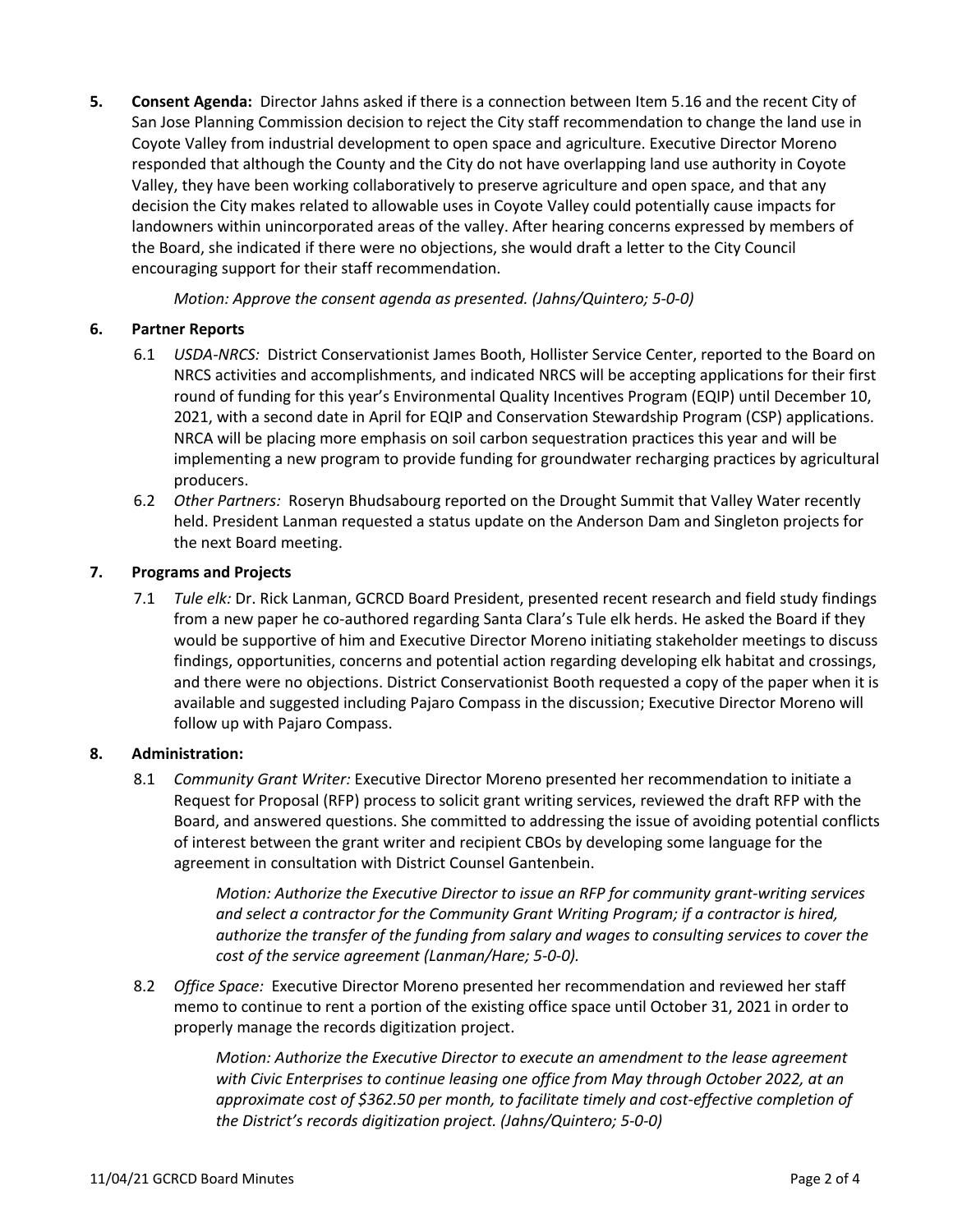8.3 *California Association of Resource Conservation Districts (CARCD):* ED Moreno indicated that CARCD would like formal designation of the delegates able to vote at the annual business meeting.

> *Motion: Authorize President Lanman and Vice President Jahns to be the primary and alternate delegates at the CARCD annual business meeting and for President Lanman to be able to designate additional alternate delegate(s) if needed. (Lanman/Jahns; 4-0-0; Director Hare absent).*

#### **9. Board Members, Associate Director and Staff Reports:**

9.1 The Board heard individual updates and reports on topics and activities relevant to GCRCD. Executive Director reported that the District would be paying registration fees for two teams to participate in California Envirothon next year and is looking for volunteers to translate the outreach documents into Spanish and Vietnamese.

#### **10. Meeting adjourned at 6:40 p.m. until the December 2, 2021 meeting.**

#### **Consent Agenda**

- 5.1 Approve minutes for the October 7, 2021, Board Meeting.
- 5.2 Accept financial reports through September 2021.
- 5.3 Notice of dissolution of the GCRCD Ad Hoc Fish and Aquatic Habitat Collaborative Effort (FAHCE) committee.
- 5.4 Authorize Executive Director on behalf of the District to vote "yes" on the proposed California Special District Association (CSDA) Bylaws changes.

#### Information Only

- 5.5 Publication from SPUR San José : *Rewilding the Guadalupe River in San José;* https://bit.ly/31mLHPt ; September 8, 2021.
- 5.6 Fully executed agreement with USDA-NRCS; *Develop the San Jose Community Compost Network to provide education, establish accessible food scrap hubs, and create compost for urban and community farmers in CA*; September 21, 2021.
- 5.7 Correspondence from California Beaver Summit; *Beaver Restoration in National Forest Land: A Guide to Advocating for Beaver Restoration in National Forests* (and other notices, including a reference to Dr. Rick Lanman); October 4, 2021.
- 5.8 Correspondence from the Salmonid Restoration Federation; *Co-sponsorship of the 39th Annual Salmonid Restoration Conference*; October 5, 2021.
- 5.9 Press Release from County of Santa Clara; *Supervisor Otto Lee Leads Board Of Supervisors To Create New County Commission On Sustainability*; October 5, 2021.
- 5.10 Notice from California Regional Water Quality Control Board, San Francisco Bay Region (2); *Opportunity to Comment on Draft NPDES Permit Amendment for Municipal Wastewater*; October 11, 2021.
- 5.11 Correspondence from Santa Clara County FireSafe Council; *Commissioner Lara announces comprehensive solution to growing agricultural and commercial insurance needs*; October 12, 2021.
- 5.12 Notice from California Regional Water Quality Control Board, San Francisco Bay Region (2); *Notice of Extension of Written Public Comment Period for the Tentative Order for the San Francisco Bay Region Municipal Regional Stormwater NPDES Permit*; October 15, 2021.
- 5.13 Comments to Valley Water regarding FAHCE Draft Program Environmental Impact Report from:
	- 5.13.1 United States Fish and Wildlife Service; *Comments on the Draft Program Environmental Impact Report (EIR) for Santa Clara Valley Water District's (Valley Water) Fish and Aquatic Habitat Collaborative Effort (FAHCE) in the Guadalupe River and Stevens Creek Watersheds in Santa Clara County, California;* July 28. 2021.